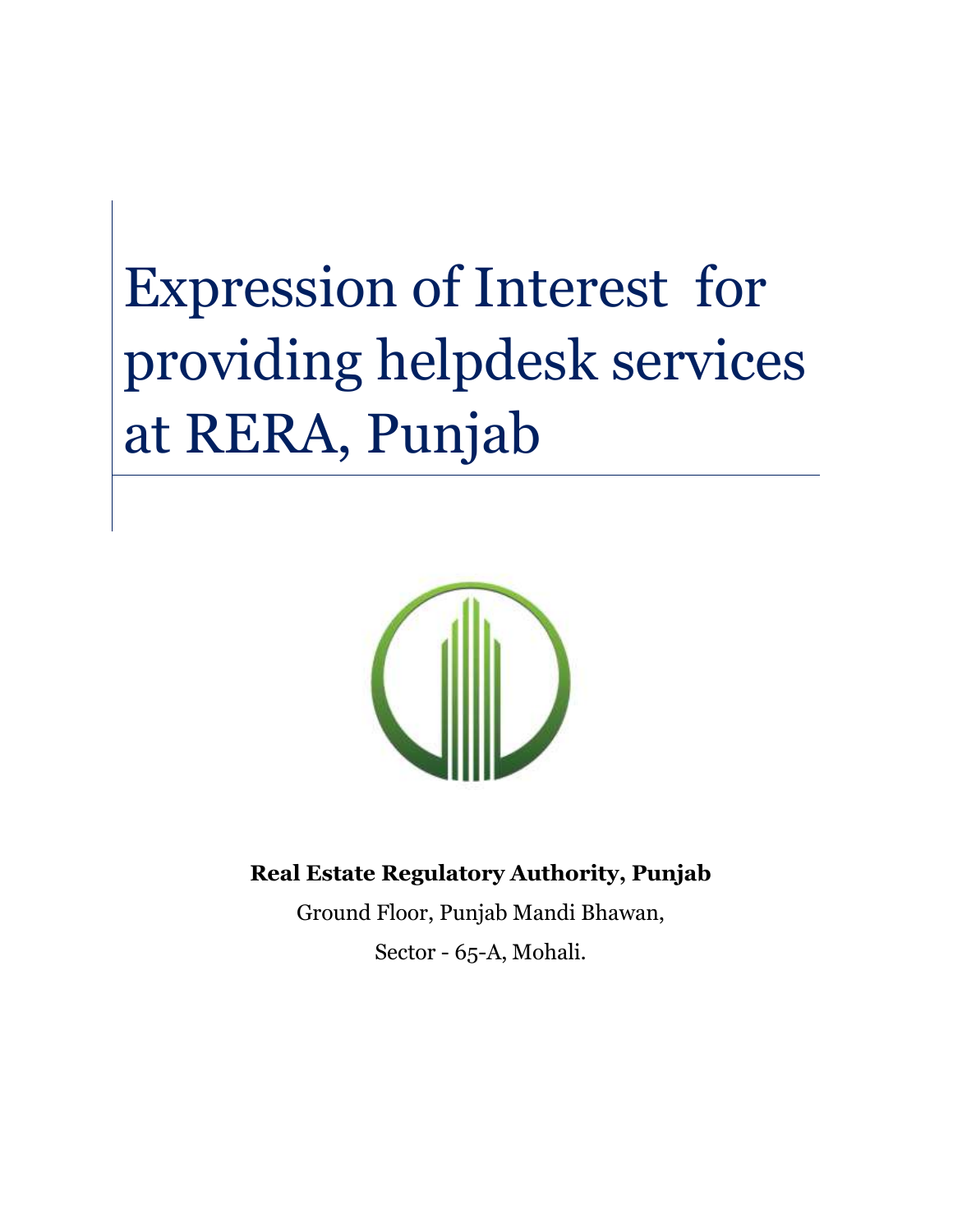# **Table of Contents**

| 5. |  |
|----|--|
| 6. |  |
| 7. |  |
|    |  |
|    |  |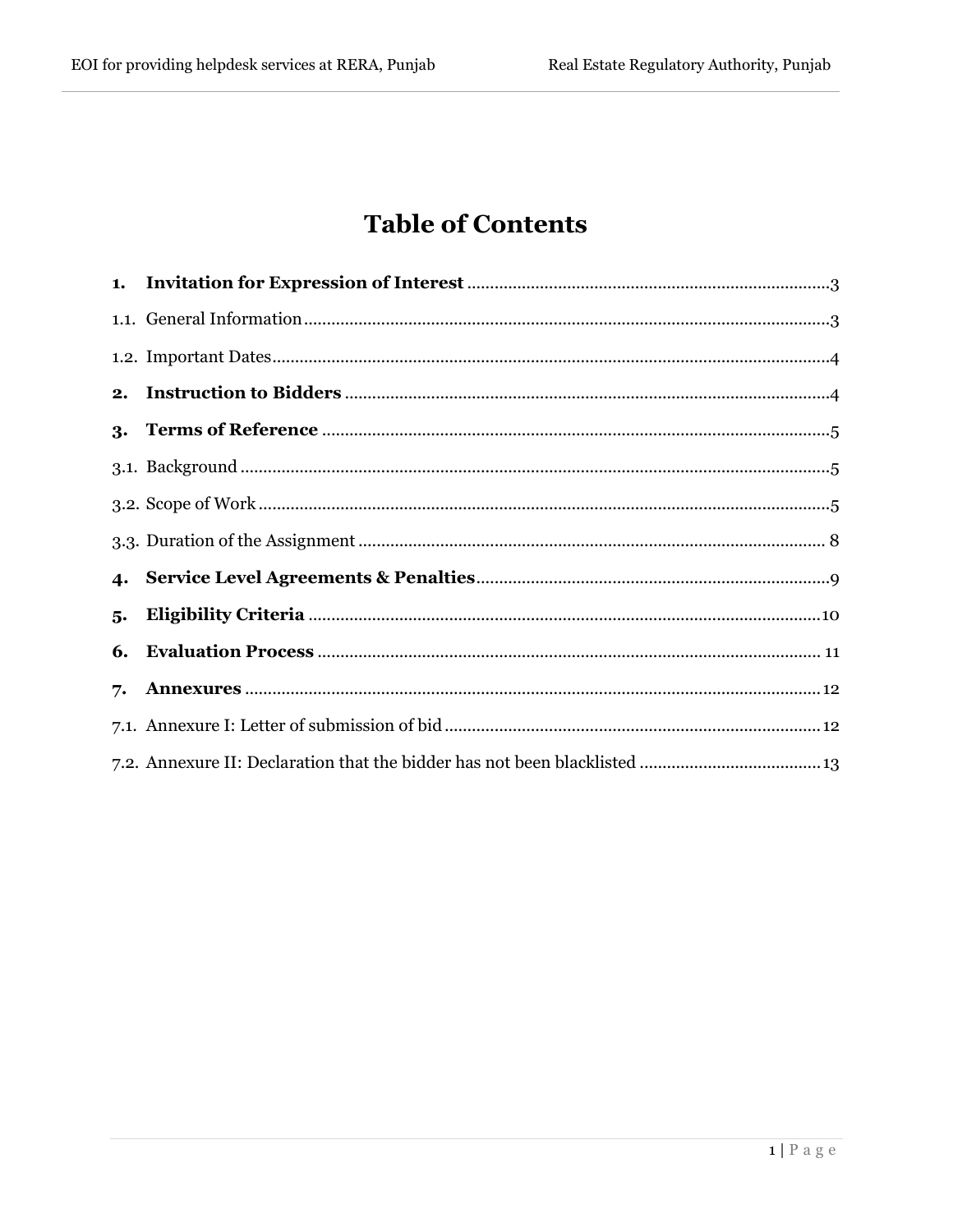## **Abbreviations**

| <b>Terms</b>                                                                | <b>Description</b>                                                                                         |  |  |
|-----------------------------------------------------------------------------|------------------------------------------------------------------------------------------------------------|--|--|
| Authority                                                                   | Real Estate Regulatory Authority, Punjab                                                                   |  |  |
| <b>Bidder</b><br>Any firm/ agency/ company/ supplier responding to this EOI |                                                                                                            |  |  |
| <b>EOI</b>                                                                  | <b>Expression of Interest</b>                                                                              |  |  |
| FAQ                                                                         | <b>Frequently Asked Questions</b>                                                                          |  |  |
| <b>RERA</b>                                                                 | <b>Real Estate Regulatory Authority</b>                                                                    |  |  |
| <b>RFP</b>                                                                  | <b>Request for Proposal</b>                                                                                |  |  |
| <b>UAT</b>                                                                  | User Acceptance Testing                                                                                    |  |  |
| Vendor                                                                      | Successful bidder with whom the Authority enters into a contract for the<br>services described in this EOI |  |  |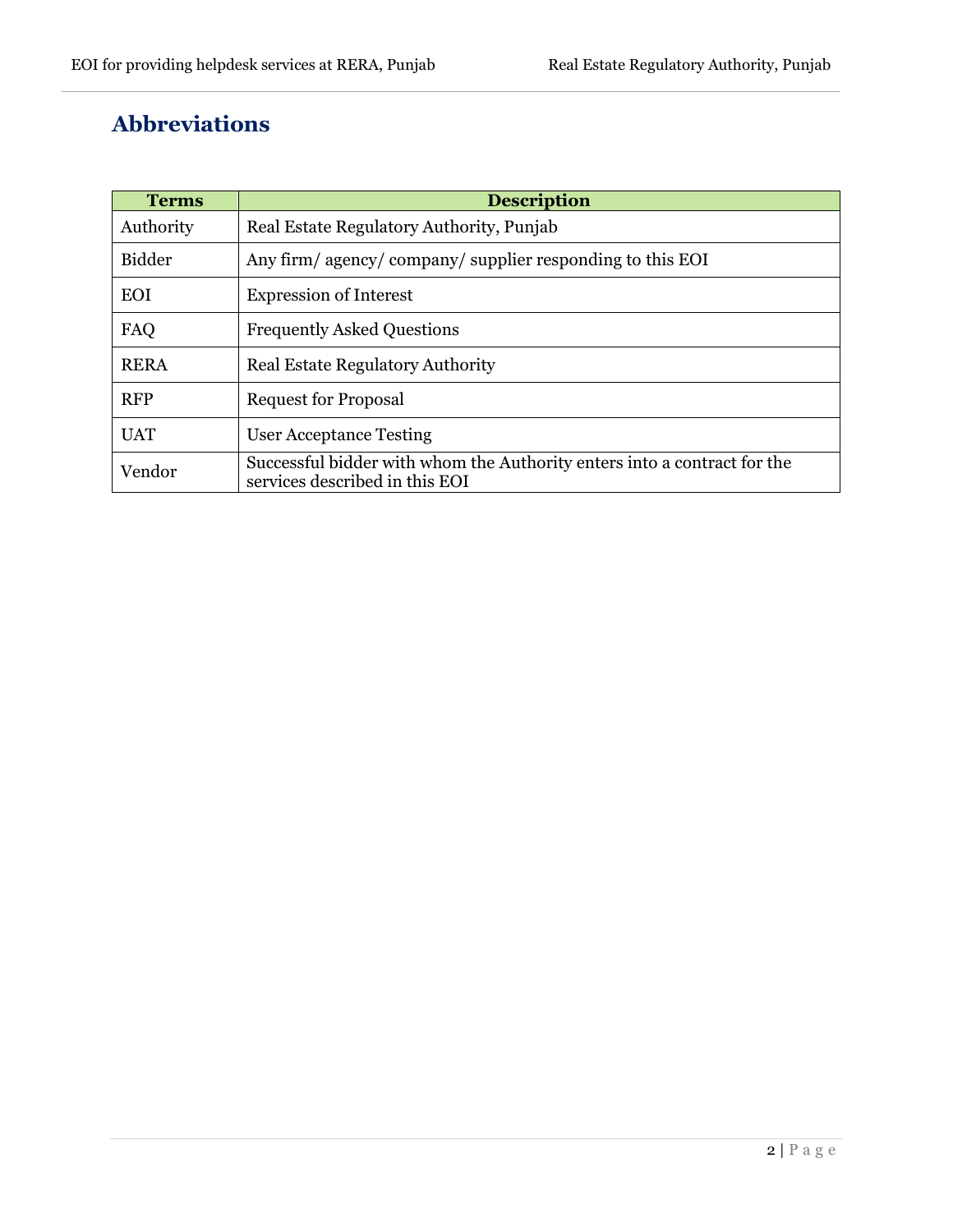### <span id="page-3-0"></span>**1. Invitation for Expression of Interest**

The Real Estate Regulatory Authority, Punjab invites sealed Expression of Interest from eligible bidders for setting up and managing helpdesk services for the Authority.

The EOI Document containing the details of qualification criteria, submission requirement, brief objective & scope of work and evaluation criteria etc. can be downloaded from the Authority's website **www.rera.punjab.gov.in**.

Further details, if any, may be obtained from Secretary, Real Estate Regulatory Authority, Punjab Mandi Bhawan, Ground Floor, Sector - 65-A, Mohali.

Last date for submission of EOI is April 30, 2018 up to 2:30 PM. Sealed envelope containing the response to EOI and non-refundable fee of INR 1,000/- by way of DD in favour of "Real Estate Regulatory Authority, Punjab", payable at Mohali may be submitted mentioning "EOI for providing helpdesk services at RERA, Punjab" on the top cover, to the following address:

The Secretary,

Real Estate Regulatory Authority,

Ground Floor, Punjab Mandi Bhawan,

Sector - 65-A, Mohali.

Applicants meeting the qualification criteria shall be invited for a consultation session with the selection committee of the Authority. **The RFP document shall be subsequently issued only to the bidders eligible as per the requirements of this EOI.**

#### <span id="page-3-1"></span>**1.1. General Information**

| <b>Item</b>                                                                                           | <b>Details</b>                                                                                                      |  |  |
|-------------------------------------------------------------------------------------------------------|---------------------------------------------------------------------------------------------------------------------|--|--|
| <b>EOI</b> Date                                                                                       | April 14, 2018                                                                                                      |  |  |
| EOI Reference No.                                                                                     | EOI/HD/O1/2018                                                                                                      |  |  |
| Title                                                                                                 | Expression of Interest for providing helpdesk services<br>at RERA, Punjab                                           |  |  |
| <b>Issuing Department</b>                                                                             | Real Estate Regulatory Authority, Punjab                                                                            |  |  |
| <b>Contact Person Details</b>                                                                         | Secretary, Real Estate Regulatory Authority, Punjab<br>Ground Floor, Punjab Mandi Bhawan,<br>Sector - 65-A, Mohali. |  |  |
| Address of website where<br>EOI details and all associated<br>information<br>shall<br>be<br>published | www.rera.punjab.gov.in                                                                                              |  |  |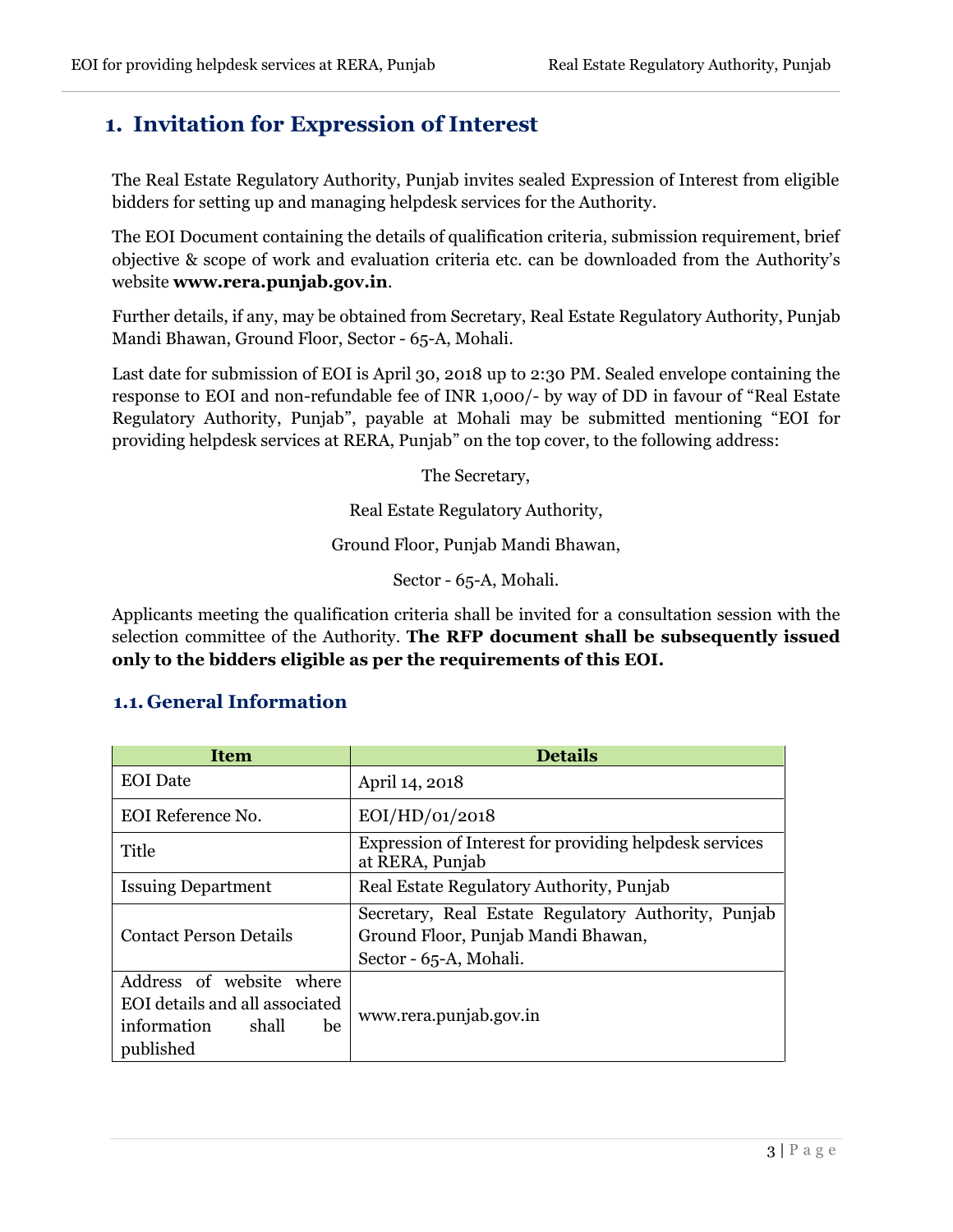| <b>Item</b>              | <b>Details</b>                                                                                                                 |  |
|--------------------------|--------------------------------------------------------------------------------------------------------------------------------|--|
| Brief Description of EOI | RERA, Punjab invites sealed bids from eligible bidders<br>for providing helpdesk services at RERA, Punjab                      |  |
| <b>Bid Fee</b>           | INR $1,000$ to be submitted in the form of DD in<br>favour of "Real Estate Regulatory Authority, Punjab",<br>payable at Mohali |  |

#### <span id="page-4-0"></span>**1.2.Important Dates**

| Event                      | Date & Time                    | Location                     |  |
|----------------------------|--------------------------------|------------------------------|--|
| Downloading of the EOI     | April 14, 2018                 |                              |  |
| Document                   | 10:00 AM onwards               | www.rera.punjab.gov.in       |  |
|                            | April 30, 2018<br>Till 2:30 PM | Real<br>Regulatory<br>Estate |  |
| Deadline for submission of |                                | Ground<br>Authority, Punjab  |  |
| proposals                  |                                | Floor, Punjab Mandi Bhawan,  |  |
|                            |                                | Sector - 65-A, Mohali.       |  |
|                            | April 30, 2018<br>at 3:00 PM   | Real<br>Regulatory<br>Estate |  |
| Opening of proposals       |                                | Ground<br>Authority, Punjab  |  |
|                            |                                | Floor, Punjab Mandi Bhawan,  |  |
|                            |                                | Sector - 65-A, Mohali.       |  |
|                            | To be intimated later          | Regulatory<br>Real<br>Estate |  |
| Consultation with eligible |                                | Ground<br>Authority, Punjab  |  |
| bidders                    |                                | Floor, Punjab Mandi Bhawan,  |  |
|                            |                                | Sector - 65-A, Mohali.       |  |

## <span id="page-4-1"></span>**2. Instruction to Bidders**

- a) The objective of this Expression of Interest (EOI) is to solicit proposals from the interested organizations and prepare a shortlist of suitable organizations. Only those bidders who are shortlisted at EOI stage shall be allowed to participate in the RFP.
- b) This EOI is not an offer by the Authority, but an invitation for expression of interest from competent companies/organizations. No contractual obligation of the Authority whatsoever shall arise from the EOI process.
- **c) Preparation of Bid:** The bidder shall be required to submit the bid along with the Cover Letter (As per Annexure I of the document) and the Bid Fee (as defined in Section 1.1 of this document) in a sealed envelope super-scribed "Response to EOI for providing helpdesk services at RERA, Punjab"

All the pages of the bid must be sequentially numbered and must contain the list of contents with page numbers. Any deficiency in the documentation may result in the rejection of the Bid.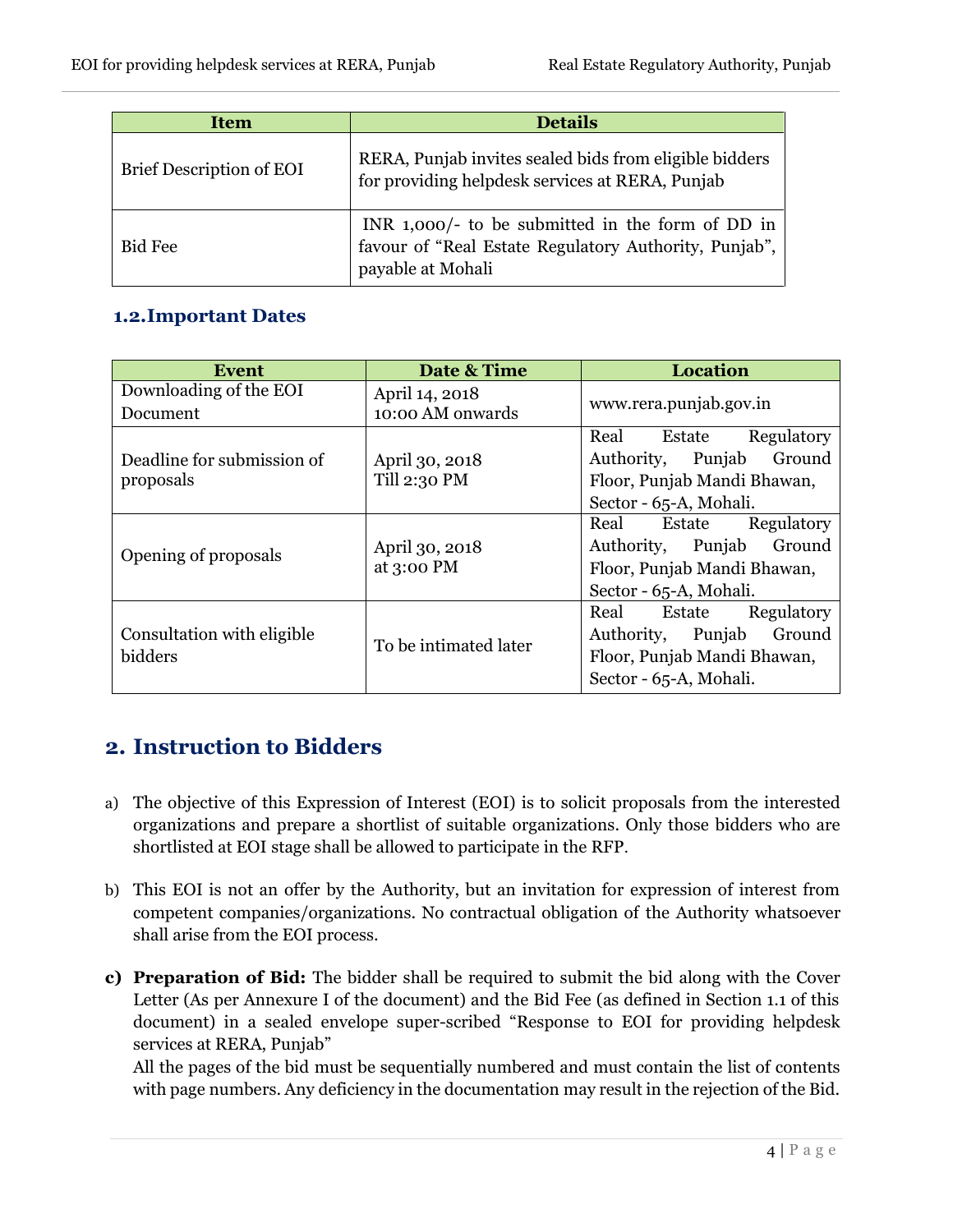d) The bid as well as all the supporting documents relating to the bid submitted by the bidder shall be in English language.

## <span id="page-5-0"></span>**3. Terms of Reference**

#### <span id="page-5-1"></span>**3.1.Background**

The Government of India has enacted the Real Estate (Regulation and Development) Act, 2016. Some sections of the Act were enforced with effect from 01/05/2016 and the rest of the Act came into force from 01/05/2017. Under the Act, all the States have to appoint a Real Estate Regulatory Authority to carry out the purposes of the Act.

Subsequently, the Punjab Government notified the Real Estate (Regulation and Development) Rules, 2017 on 08/06/2017 vide Notification No. G.S.R -19/C.A.16/2016/Ss.2 and 84/2017. The Real Estate Regulatory Authority, Punjab was established on 10/08/2017 upon the joining of Chairperson with two full-time Members.

The purposes behind the promulgation of the Act are as follows:

- Regulation and promotion of the Real Estate sector
- To facilitate the growth and promotion of a healthy, transparent, efficient and competitive real estate sector
- Sale of plots, apartments etc. in a transparent and efficient manner
- To protect the interest of the consumers in the real estate sector
- To provide an adjudicating mechanism for speedy dispute redressal
- To publish and maintain a website of records for public viewing for real estate projects and agents which have been registered
- To provide online facility of registration of real estate projects, agents as well as filling of complaints by aggrieved persons

The Real Estate Regulatory Authority, Punjab strives to fulfill the above objectives in full measure, and works to promote balanced development of the sector, keeping interests of all the stakeholders in mind. In view of this, the Authority plans to setup a helpdesk to service its various stakeholders.

#### <span id="page-5-2"></span>**3.2. Scope of Work**

Helpdesk operations are envisaged to be setup at the Authority in order to service various stakeholders including the buyers/allottees and promoters of real estate projects within the state, real estate agents operating within the state, related government departments/development authorities and citizens.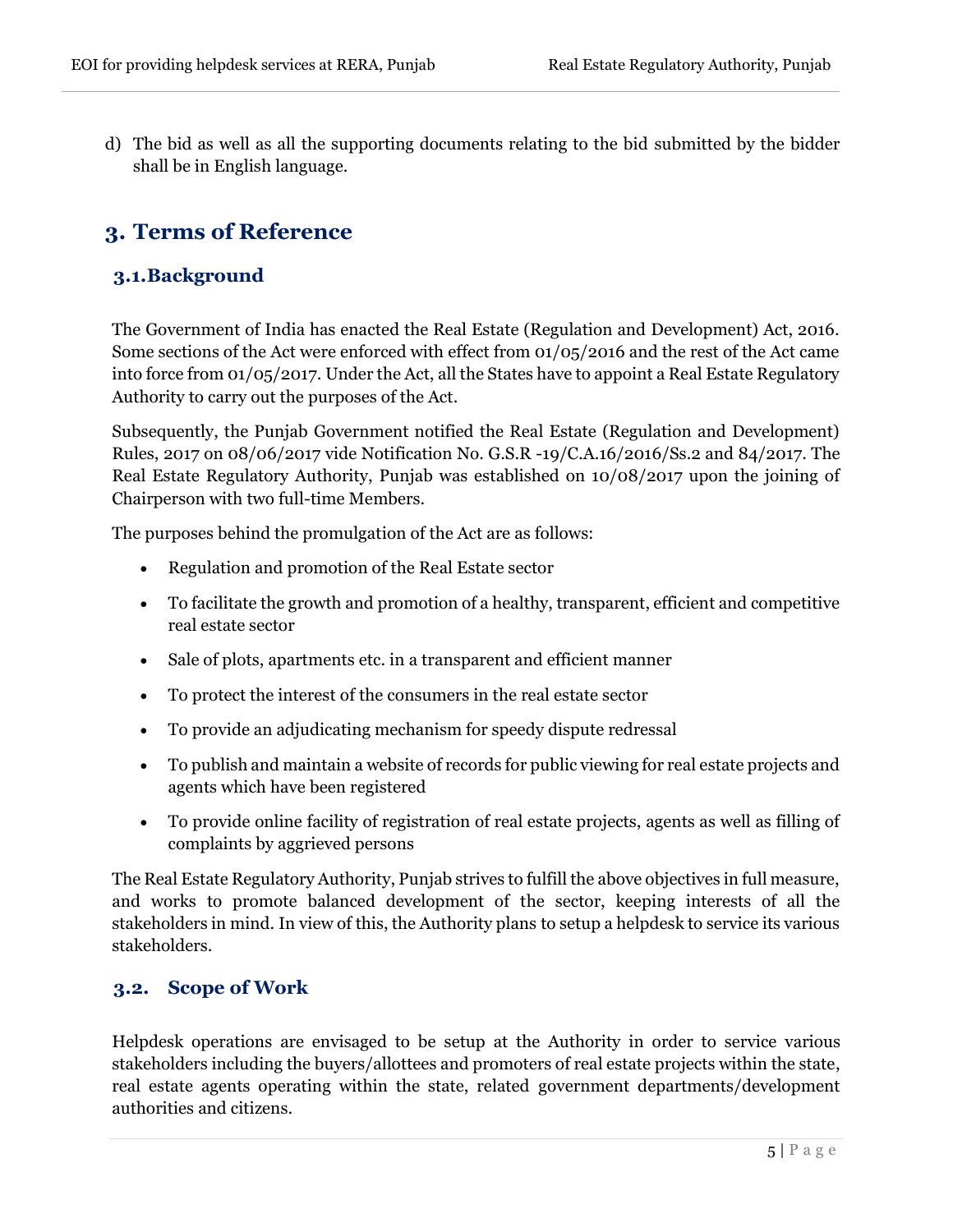The helpdesk shall receive the requests and grievances telephonically, through email or online as follows:

- **a) Telephone:** The Authority shall designate a telephone number for the helpdesk. The helpdesk shall be required to respond to the calls received at the number, log a ticket, assign the priority, record the action taken and the solution provided (if any) for each call received at the number.
- **b) Email:** The Authority shall provide an e-mail ID which shall be monitored by the helpdesk for any queries/grievances/information sought by the relevant stakeholders of the Authority. The helpdesk shall be required to respond to the emails received, log a ticket, assign the priority, record the action taken and the solution provided (if any) for every such email.
- **c) Online:** The helpdesk shall have access to the queries received at the Authority through its web portal. The helpdesk shall be required collate all such queries and log a ticket, assign the priority, record the action taken and the solution provided (if any) for every such online query.

The helpdesk shall attempt to resolve the queries at the first level based on the nature of the query. For this purpose the helpdesk shall be fully conversant with common and frequently asked questions and problem status information and shall train their deployed staff for responding to such queries. In the event the queries are not feasible to be resolved, the query would be forwarded to the next level either with the portal team (in respect of technical / portal related queries) or to the back office departmental staff, as the case may require.

The portal team and the departmental staff shall be the internal teams of the Authority and shall be based at the Authority's head office. They would take up problem resolution in the event of escalations. It would be the responsibility of the helpdesk to assign the task to the portal team and the departmental staff, follow up till satisfactory resolution and closure of the request by the concerned person from the portal or department side.

The helpdesk would make every effort to resolve the issue at the time of the service call. This would be the initial method for resolving issues after assigning a ticket in a ticket management system. The helpdesk will log and assign tickets for all requests received from various media.

#### **I. Setting up of Helpdesk**

- a) The vendor, as part of provisioning support for the stakeholders across the state, will setup a centralized helpdesk. The vendor must setup the helpdesk at the Authority's office and the software solution provided by the vendor for the helpdesk must be hosted on the machines installed by the vendor at the Authority's office.
- b) The help desk shall receive, log, prioritize, assign, track, escalate, resolve, close and archive calls, answer calls, record the service request, track and monitor requests, and initiate the triaging and escalation of unsolved issues to the next level by using his own help desk software. The help desk shall accept submissions for new service requests, software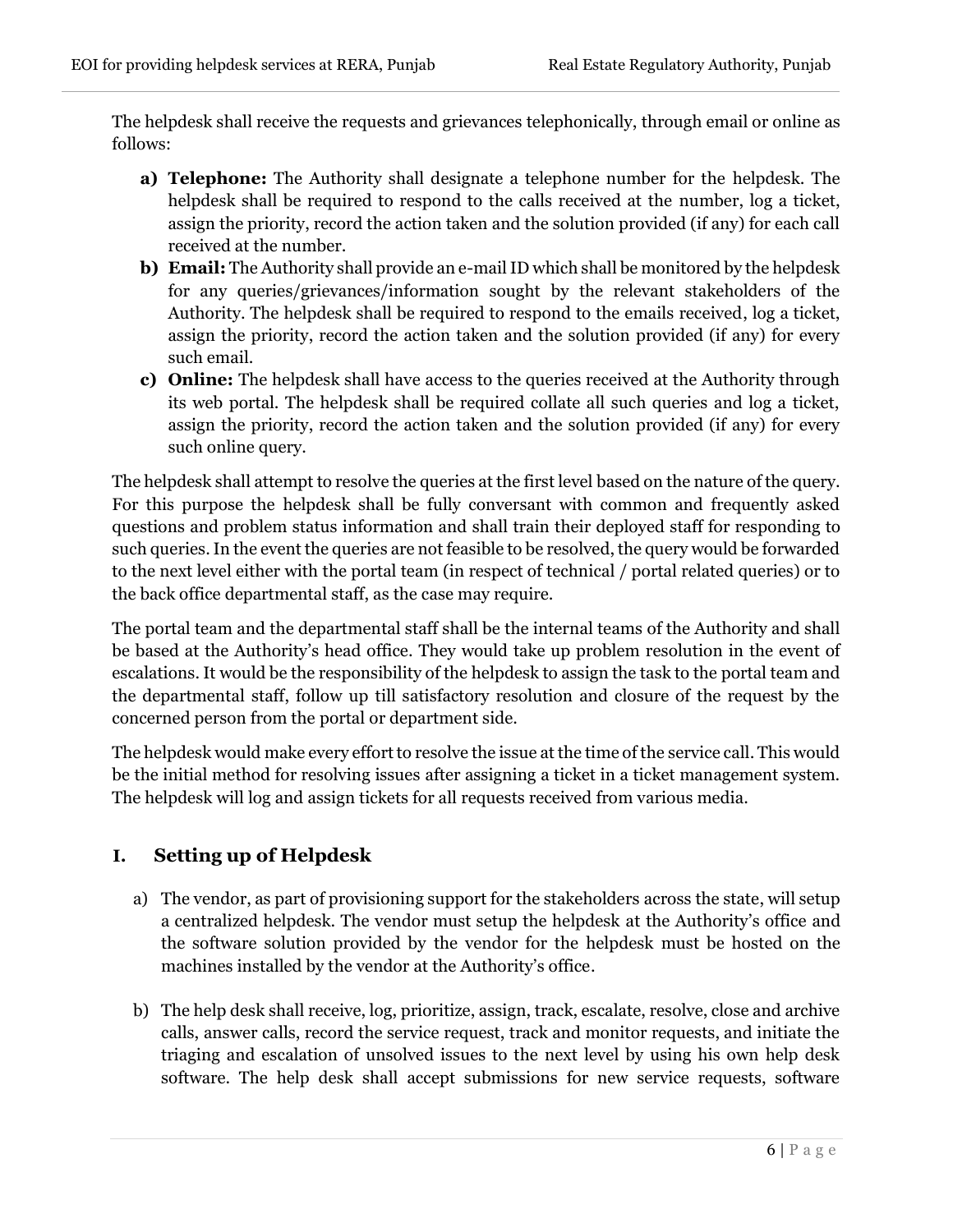support, problem solving, status inquiries regarding prior service requests, and all other service inquires/issues/request related to RERA Punjab.

- c) The vendor shall be required to provide skilled and experienced help desk executives to setup a two seater helpdesk at the time of commencement of operations. The capacity of the helpdesk may be increased in the future based on the volume of queries received at the helpdesk.
- d) All relevant infrastructure (e.g. Desktops/laptops, headphones etc.) and the supporting system software required for the deployment and operation of the help desk is to be provided by the vendor. Any customization required to be done in the helpdesk software within the time period of the contract would also be the responsibility of the vendor. The Authority shall only provide the requisite sitting space and internet connection for the resources deployed by the vendor.
- e) The customization process (if any) would include a UAT wherever feasible or a demo for verification before it is moved to the production environment.
- f) The help desk services should be available in Hindi, Punjabi and English languages.
- g) Help desk will be normally operational from Monday to Friday, 9AM to 6PM except for any public/government holidays.

#### **II. Knowledge Management**

- a) The Authority shall provide a preliminary list of FAQs and canned responses for facilitating the vendor through the initial phase of setting up the helpdesk.
- b) The vendor shall be responsible to maintain and update this content based on the type of queries being received at the helpdesk. However, any such update shall need to be validated by the Authority.
- c) The Authority shall also publish this content on their web portal for the convenience of the citizens visiting the web portal.

#### **III. Helpdesk Parameters**

a) **Incident Categories**: Following categories of incidents that are envisaged for the helpdesk.

| Sno | <b>Incident Category</b> | <b>Description</b>                                    |  |
|-----|--------------------------|-------------------------------------------------------|--|
|     | <b>General Enquiry</b>   | An enquiry pertaining to the services offered by RERA |  |
|     |                          | Punjab and service delivery of the same.              |  |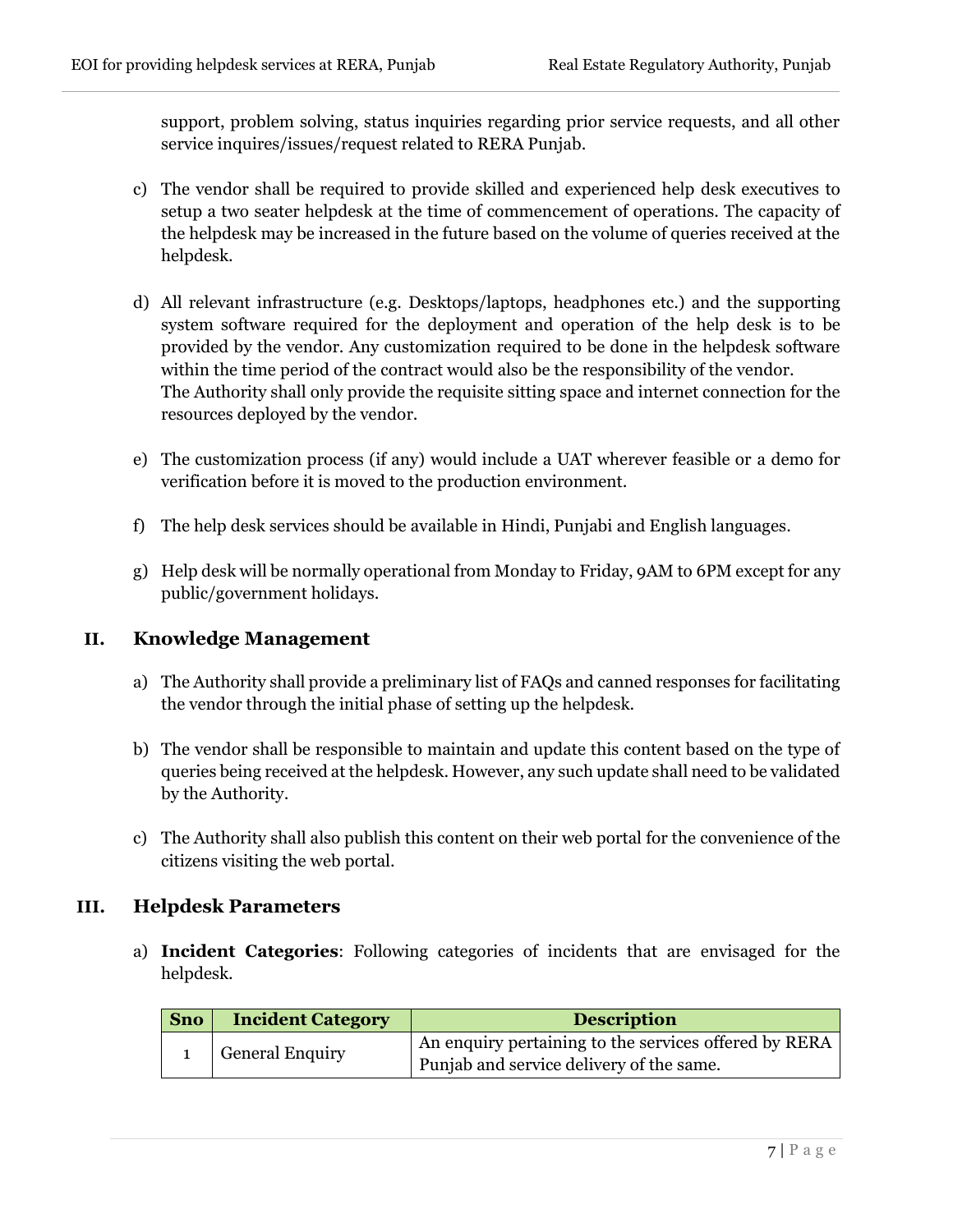| <b>Sno</b>   | <b>Incident Category</b> | <b>Description</b>                                   |  |  |
|--------------|--------------------------|------------------------------------------------------|--|--|
| $\mathbf{2}$ | Portal specific          | Problems of technical nature pertaining to the state |  |  |
|              |                          | RERA web portal.                                     |  |  |
|              | Grievances               | pertaining to grievances/<br>Call<br>complaints/     |  |  |
| 3            |                          | suggestions/governance and others matters.           |  |  |
|              | Suggestions/Feedback     | Any suggestions or feedback received regarding the   |  |  |
|              |                          | function of RERA Punjab.                             |  |  |

#### b) **Support Levels:**

Three levels of support are envisaged for the helpdesk as follows:

| <b>SNo</b>     | <b>Level</b><br><b>Description</b> |                                                                                                                                                                                                                                                                                                                                                                                    | <b>Available aids</b>                                                                                                                                                                                                                                                                          |
|----------------|------------------------------------|------------------------------------------------------------------------------------------------------------------------------------------------------------------------------------------------------------------------------------------------------------------------------------------------------------------------------------------------------------------------------------|------------------------------------------------------------------------------------------------------------------------------------------------------------------------------------------------------------------------------------------------------------------------------------------------|
| $\mathbf{1}$   | Level 1                            | This level of support is where the customer<br>phone calls/e-mails/online requests are<br>logged into the Help Desk. This support<br>shall be provided by the vendor and shall<br>located at the Authority's head office.                                                                                                                                                          | FAQ document<br>$\bullet$<br>Canned responses<br>$\bullet$<br>Organization Chart along<br>$\bullet$<br>with responsibilities<br>Checklists for project and<br>$\bullet$<br>agent registration<br>Application and<br>$\bullet$<br>communication trackers<br>Web Portal User Manual<br>$\bullet$ |
| $\overline{2}$ | Level 2                            | A query is escalated to Level 2 in case it<br>remains unsolved at Level 1. It is divided<br>into two:<br>IT Team: All unresolved technical<br>a)<br>queries related to the portal shall be<br>forwarded to the IT Team.<br>Department Staff: All unresolved<br>b)<br>general queries, grievances and<br>suggestions/feedback related queries<br>are forwarded to department staff. | Checklists for project and<br>$\bullet$<br>agent registration<br>Web Portal User Manual<br>$\bullet$<br>SRS and FRS of the web<br>portal                                                                                                                                                       |
| 3              | Level 3                            | A query is escalated to the Secretary,<br>RERA in case it remains unresolved at<br>Level 2.                                                                                                                                                                                                                                                                                        |                                                                                                                                                                                                                                                                                                |

#### <span id="page-8-0"></span>**3.3. Duration of the Assignment**

The vendor engagement for the helpdesk shall initially be for a period of 24 months from the date of signing of the contract and further extendable up to another 12 months under the same terms and conditions.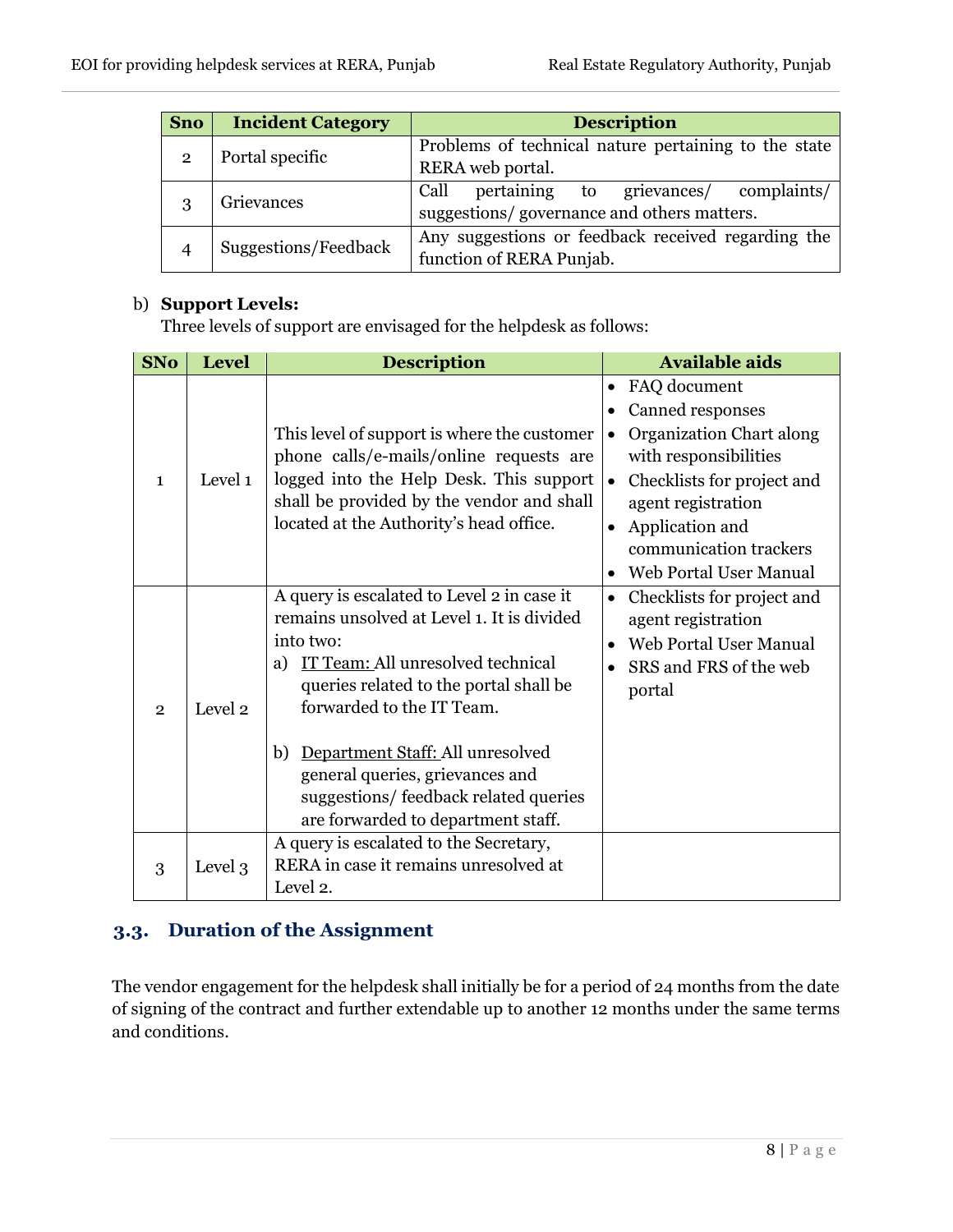| <b>Sno</b>              | Type         | <b>SLA Terms</b>                                                                                                                                                                          |                                                                                                                                                                                                                                                                                                                                                                                                                                      | <b>Measurement</b>             | <b>Penalty</b>                                 |            |
|-------------------------|--------------|-------------------------------------------------------------------------------------------------------------------------------------------------------------------------------------------|--------------------------------------------------------------------------------------------------------------------------------------------------------------------------------------------------------------------------------------------------------------------------------------------------------------------------------------------------------------------------------------------------------------------------------------|--------------------------------|------------------------------------------------|------------|
|                         |              |                                                                                                                                                                                           |                                                                                                                                                                                                                                                                                                                                                                                                                                      | <b>Criteria</b>                |                                                |            |
| $\mathbf{1}$            | Process      | The response time* for each<br>Severity<br>Urgent<br>High<br>Low                                                                                                                          | incident based on its severity<br>should be as follows:<br><b>Response Time</b><br>One Hour<br><b>Four Hours</b><br><b>Eight Hours</b><br>A breach of this SLA would be<br>considered if, in one month,<br>the response time of more than:<br>a) 2% of Urgent severity queries<br><b>OR</b><br>b) 5% of High severity queries<br><b>OR</b><br>c) 10% of Low severity queries<br>exceeds the response<br>time<br>defined in this SLA. |                                | 5%<br>of<br>payment<br>the particular<br>month | the<br>for |
| $\overline{\mathbf{2}}$ | Availability | helpdesk<br>should<br>The<br>be<br>available on a 9x5 basis<br>(Monday to Friday, 9AM to 6<br>PM). Downtime** of<br>more than 5% for a month<br>would be considered breach of<br>this SLA |                                                                                                                                                                                                                                                                                                                                                                                                                                      | System<br>generated<br>reports | 5%<br>of<br>payment<br>the particular<br>month | the<br>for |

## <span id="page-9-0"></span>**4. Service Level Agreements & Penalties**

**\*** Response time refers to the time taken by the helpdesk to acknowledge a customer's issue in a non-automated way.

**\*\*** Downtime refers to the time where the helpdesk system fails to provide its primary function either due to unavailability of manpower or the associated software/hardware.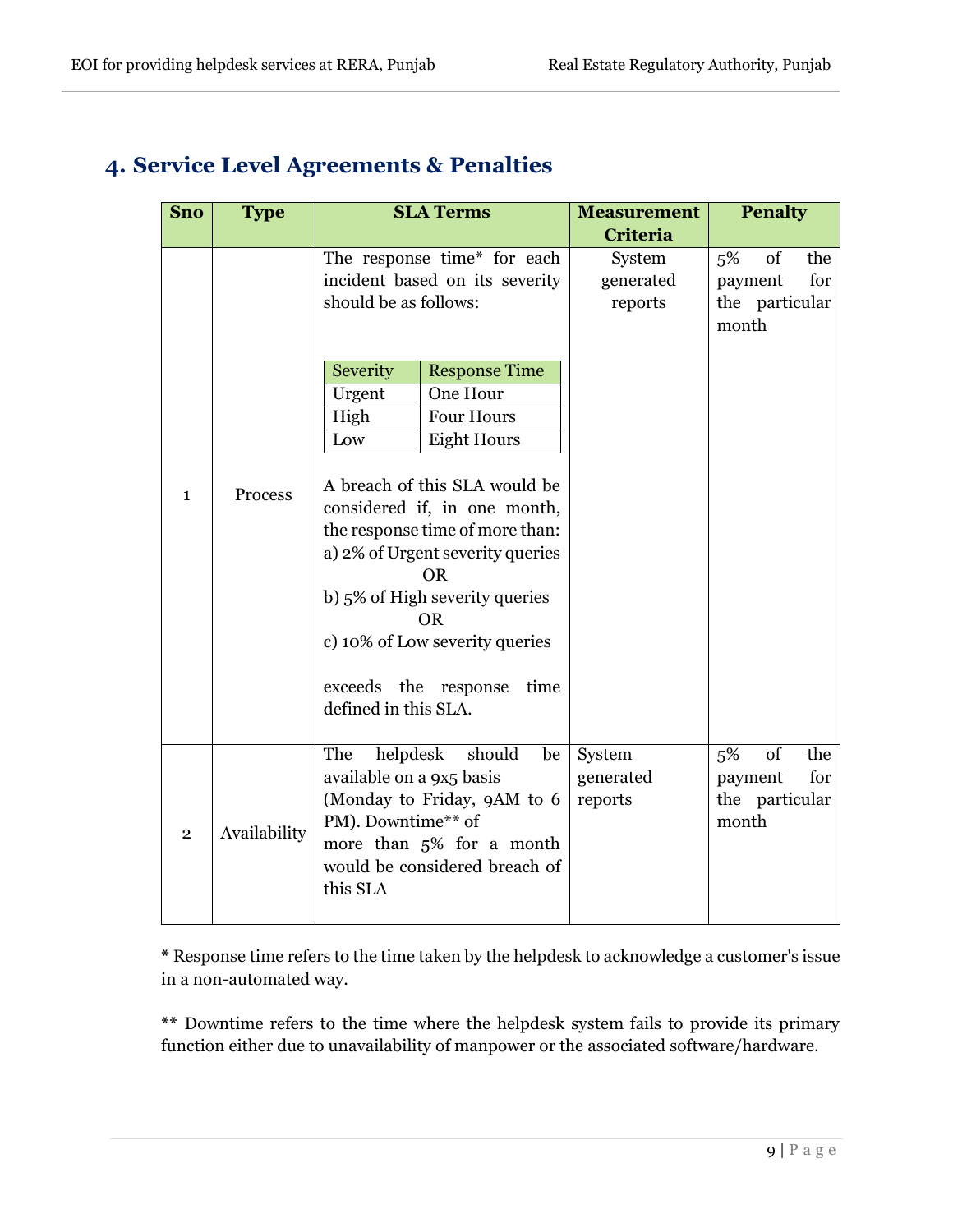# <span id="page-10-0"></span>**5. Eligibility Criteria**

| <b>Sno</b>     | Criteria                                                                                                                                                                                                             | <b>Supporting Documents</b>                                                                                                                                                                   |
|----------------|----------------------------------------------------------------------------------------------------------------------------------------------------------------------------------------------------------------------|-----------------------------------------------------------------------------------------------------------------------------------------------------------------------------------------------|
|                | Bidder should be registered entity under the Indian                                                                                                                                                                  | Certificate of Incorporation.                                                                                                                                                                 |
| $\mathbf{1}$   | Companies Act 1956/2013 or Partnership Act, 1932 or<br>LLP Act, 2008.                                                                                                                                                |                                                                                                                                                                                               |
| $\overline{2}$ | The bidder should have been in operation for at least 5<br>years as on 31 March 2018                                                                                                                                 | Certificate of Incorporation<br><b>OR</b><br>Sales tax certificate<br>0R<br>Certificate issued by any                                                                                         |
|                |                                                                                                                                                                                                                      | other government authority                                                                                                                                                                    |
| 3              | The bidder should not currently have been blacklisted<br>by any Government Agency in India or under a<br>declaration of ineligibility for fraudulent or corrupt<br>practices or inefficient/ineffective performance. | Undertaking<br>from<br>the<br>authorized signatory of the (as<br>per format given in Annexure<br>'II'                                                                                         |
| $\overline{4}$ | The bidder should be a profit making company at least<br>in one of the last three financial years as on 31 March<br>2017.                                                                                            | <b>Audited Annual Financial</b><br><b>Statements</b><br><b>OR</b><br><b>Annual Report</b><br><b>OR</b><br>Certified statement from the<br><b>Current Statutory Auditors of</b><br>the bidder. |
| 5              | The bidder should have an average annual turnover of<br>at least INR 50 Lakhs during the last three financial<br>years as on 31 March 2017.                                                                          | <b>Audited Annual Financial</b><br><b>Statements</b><br><b>OR</b><br><b>Annual Report</b><br><b>OR</b><br>Certified statement from the<br><b>Current Statutory Auditors of</b><br>the bidder. |
| 5              | The bidder should have experience of providing Help<br>Desk services to at least one Government<br>Department/Board/PSU/Statutory Authority in the<br>last 3 years as on 31 March 2018.                              | <b>Completion Certificate</b><br><b>OR</b><br>Client Certificate and<br>citations.                                                                                                            |
| 6              | The bidder should have valid GSTIN number.                                                                                                                                                                           | Copy of GST registration<br>certificate                                                                                                                                                       |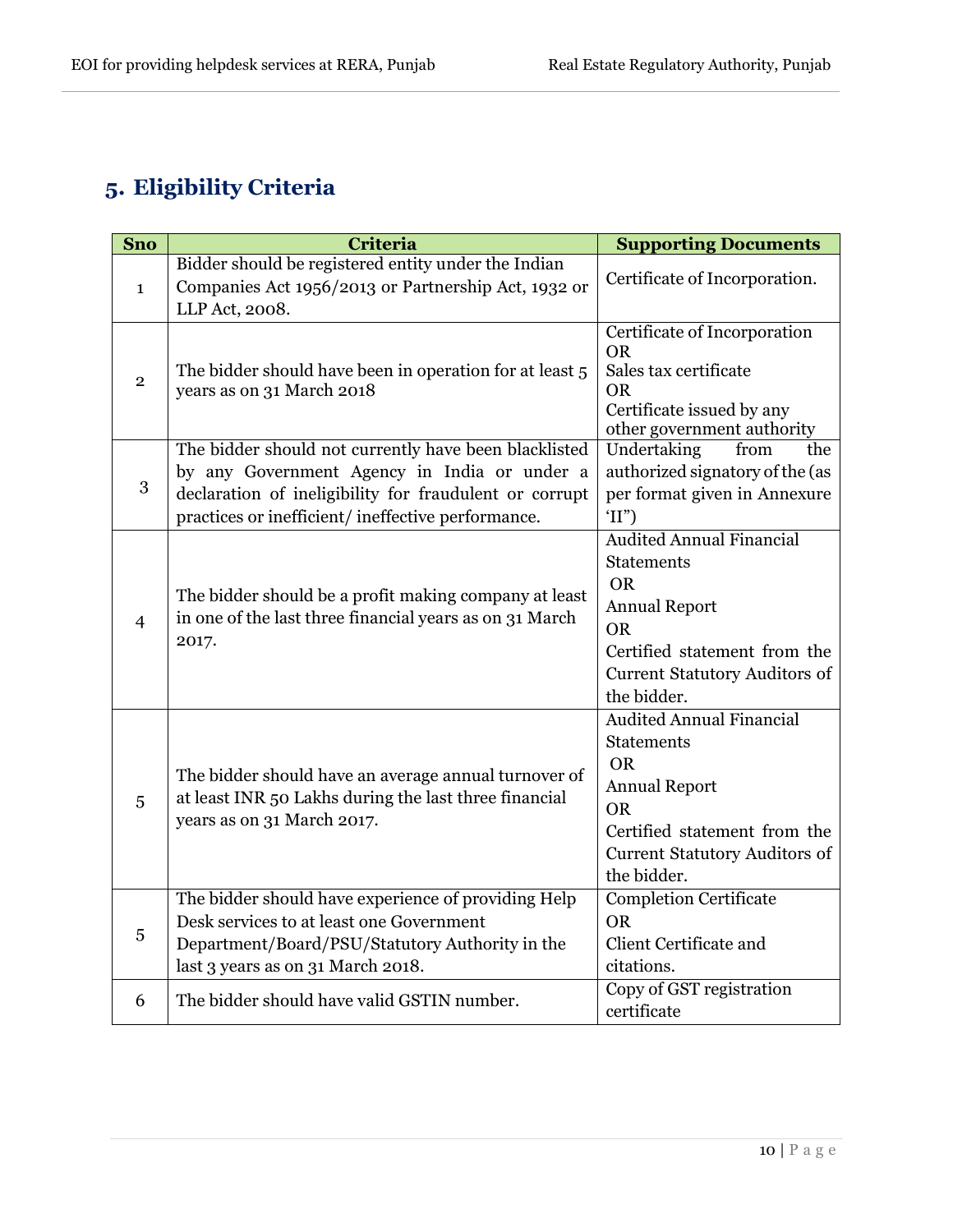## <span id="page-11-0"></span>**6. Evaluation Process**

- a) The overall objective of this evaluation process is to call upon capable and qualified firms in the business domain of helpdesk management services.
- b) The interested bidders shall be required to submit their response in the requisite format to The Secretary, Real Estate Regulatory Authority, Punjab, Ground Floor, Punjab Mandi Bhawan, Sector - 65-A, Mohali.
- c) The responses received shall be evaluated by the Authority and all the eligible bidders shall be called for a round of consultation.
- d) The bidders shall be required to present a short demonstration of their helpdesk tool to showcase the fitment of the tool with the requirements of the Authority. The bidders shall also be encouraged to suggest any modifications to the terms of reference laid down by the Authority for this assignment.
- e) Based on the discussion with the bidders, the Authority shall release a RFP only to the bidders eligible as per the requirements of this EOI.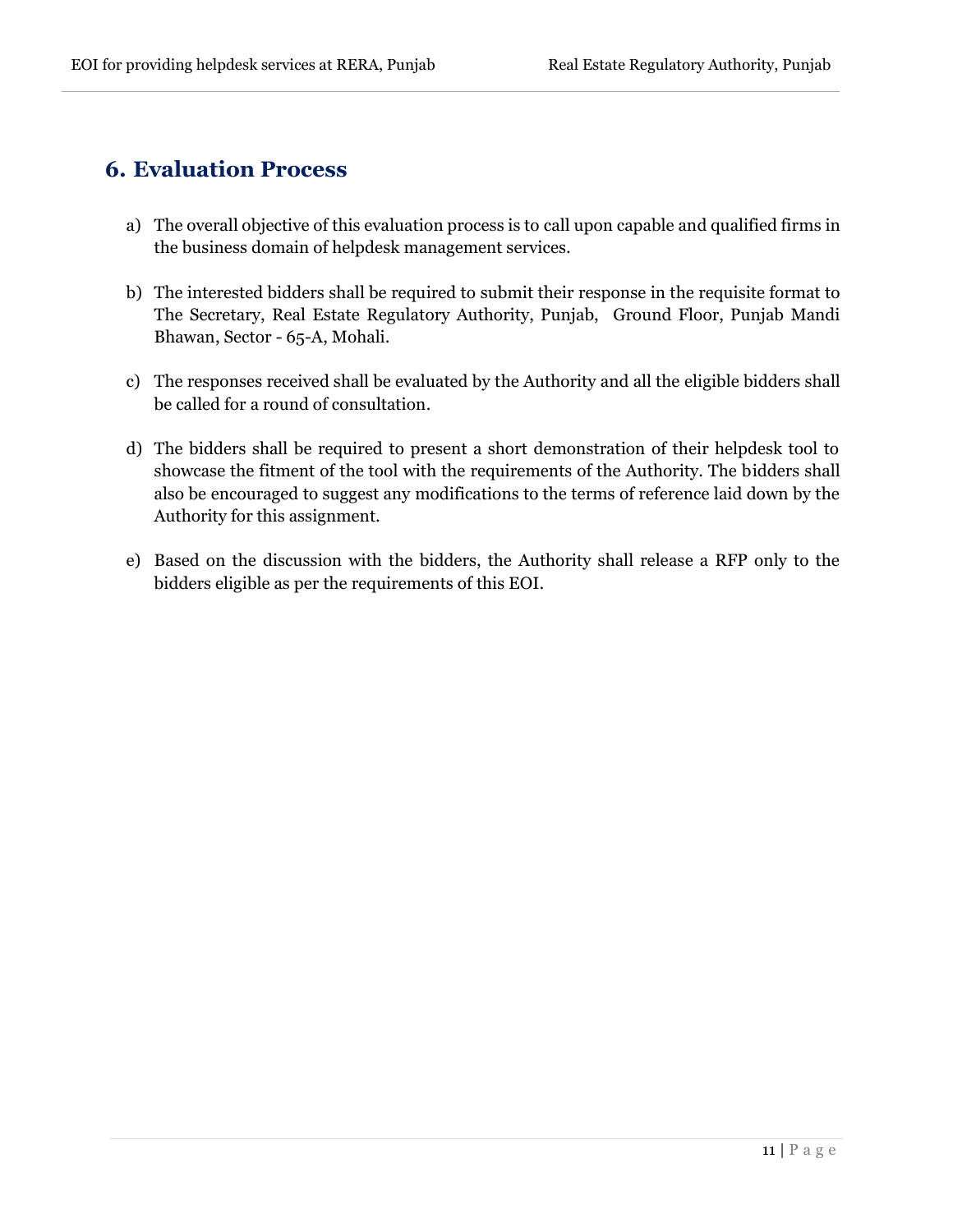#### <span id="page-12-0"></span>**7. Annexures**

#### <span id="page-12-1"></span>**7.1.Annexure I: Letter of submission of bid**

**To,**

**The Chairperson,** 

**Real Estate Regulatory Authority, Punjab**

**Ground Floor, Punjab Mandi Bhawan,**

**Sector - 65-A, Mohali.**

#### **Ref: EOI Reference Number: EOI/HD/01/2018**

Dear Sir,

The EOI for appointment of service provider for helpdesk management services as detailed in your EOI document, terms & conditions and scope of work, etc., have been perused / examined thoroughly and the provisions and requirements and all other factors governing the bid have been understood. I/ we hereby submit our offer for the proposed services in accordance with the terms and conditions of the EOI.

We further confirm that:

- a) We have sufficient experience, qualified resources, and necessary materials and support to execute the order efficiently in the specified time schedule.
- b) We further confirm that the points of the document have been read and understood and there is no deviation / discrepancy.

Signature of the bidder, stamp and date